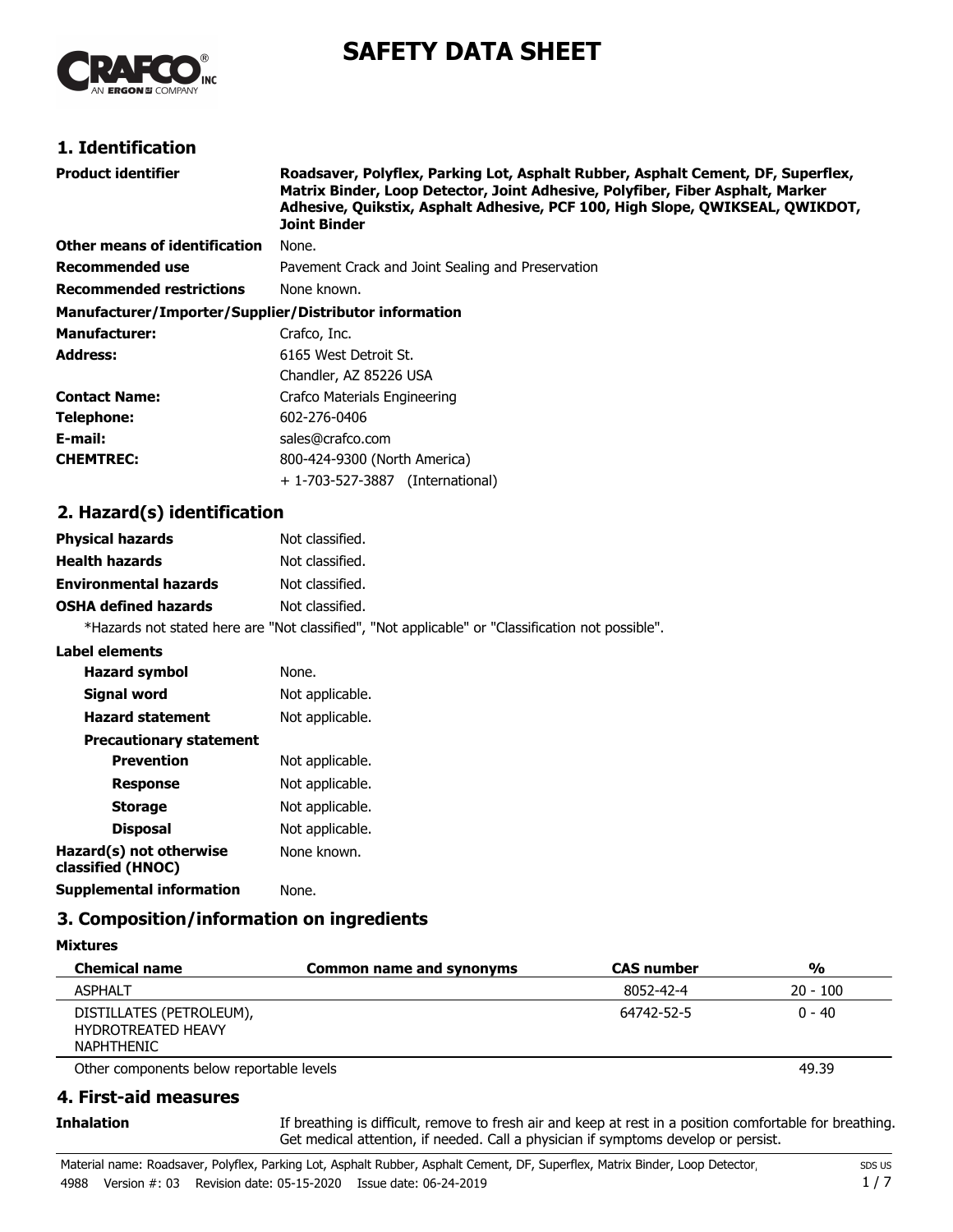| In case of contact, immediately flush skin with plenty of water for at least 15 minutes while<br>removing contaminated clothing and shoes. Thoroughly wash (or discard) clothing and shoes<br>before reuse.                                                                                                                    |  |  |
|--------------------------------------------------------------------------------------------------------------------------------------------------------------------------------------------------------------------------------------------------------------------------------------------------------------------------------|--|--|
| Immediately flush eyes with plenty of water for at least 15 minutes. If a contact lens is present, DO<br>NOT delay irrigation or attempt to remove the lens. Get medical attention if irritation develops and<br>persists.                                                                                                     |  |  |
| Rinse mouth. Do not induce vomiting. Do not use mouth-to-mouth method if victim ingested the<br>substance. Call a POISON CENTER or doctor/physician if you feel unwell.                                                                                                                                                        |  |  |
| Not available.                                                                                                                                                                                                                                                                                                                 |  |  |
| In case of ingestion, the decision of whether or not to induce vomiting should be made by the<br>attending physician. Certain pre-existing conditions may make workers particularly susceptible to<br>the effects of this chemical: asthma, allergies, impaired pulmonary function.                                            |  |  |
| If you feel unwell, seek medical advice (show the label where possible). Ensure that medical<br>personnel are aware of the material(s) involved, and take precautions to protect themselves. Show<br>this safety data sheet to the doctor in attendance. Discard any shoes or clothing items that cannot<br>be decontaminated. |  |  |
| 5. Fire-fighting measures                                                                                                                                                                                                                                                                                                      |  |  |
| Water fog. Foam. Dry chemical powder. Carbon dioxide (CO2). Addition of water or foam to the fire<br>may cause frothing.                                                                                                                                                                                                       |  |  |
| Do not use a solid water stream as it may scatter and spread fire.                                                                                                                                                                                                                                                             |  |  |
| Fire may produce irritating, corrosive and/or toxic gases. Development of hazardous combustion<br>gases or vapours possible in the event of a fire. The following may develop: Acrolein.                                                                                                                                       |  |  |
|                                                                                                                                                                                                                                                                                                                                |  |  |

Firefighters must use standard protective equipment including flame retardant coat, helmet with face shield, gloves, rubber boots, and in enclosed spaces, SCBA. Firefighters should wear full protective clothing including self contained breathing apparatus. Structural firefighters protective clothing will only provide limited protection. **Special protective equipment and precautions for firefighters**

In case of fire and/or explosion do not breathe fumes. Firefighters must use standard protective equipment including flame retardant coat, helmet with face shield, gloves, rubber boots, and in enclosed spaces, SCBA. ALWAYS stay away from tanks engulfed in flame. Fight fire from maximum distance or use unmanned hose holders or monitor nozzles. In the event of fire, cool tanks with water spray. By fire, toxic gases may be formed (COx, NOx). Keep run-off water out of sewers and water sources. Dike for water control. **Fire fighting equipment/instructions**

In the event of fire and/or explosion do not breathe fumes. In the event of fire, cool tanks with water spray. Use water spray to cool unopened containers. **Specific methods**

# **6. Accidental release measures**

| <b>Personal precautions,</b>     | Keep unnecessary personnel away. Wear appropriate protective equipment and clothing during                                                                                      |
|----------------------------------|---------------------------------------------------------------------------------------------------------------------------------------------------------------------------------|
| protective equipment and         | clean-up. Ventilate closed spaces before entering them. Do not touch or walk through spilled                                                                                    |
| emergency procedures             | material.                                                                                                                                                                       |
| <b>Methods and materials for</b> | ELIMINATE all ignition sources (no smoking, flares, sparks or flames in immediate area). Dike far                                                                               |
| containment and cleaning up      | ahead of spill for later disposal. Following product recovery, flush area with water.                                                                                           |
| <b>Environmental precautions</b> | Never return spills in original containers for re-use.<br>Prevent further leakage or spillage if safe to do so. Runoff or release to sewer, waterway or ground<br>is forbidden. |

# **7. Handling and storage**

The product is non-combustible. If heated, irritating vapors may be formed. Do not use in areas without adequate ventilation. Wash hands thoroughly after handling. Wash hands after handling. Observe good industrial hygiene practices. **Precautions for safe handling** Prevent electrostatic charge build-up by using common bonding and grounding techniques. Store in **Conditions for safe storage,**

a well-ventilated place. Keep the container tightly closed and dry. Store in a closed container away from incompatible materials. Keep out of the reach of children. **including any incompatibilities**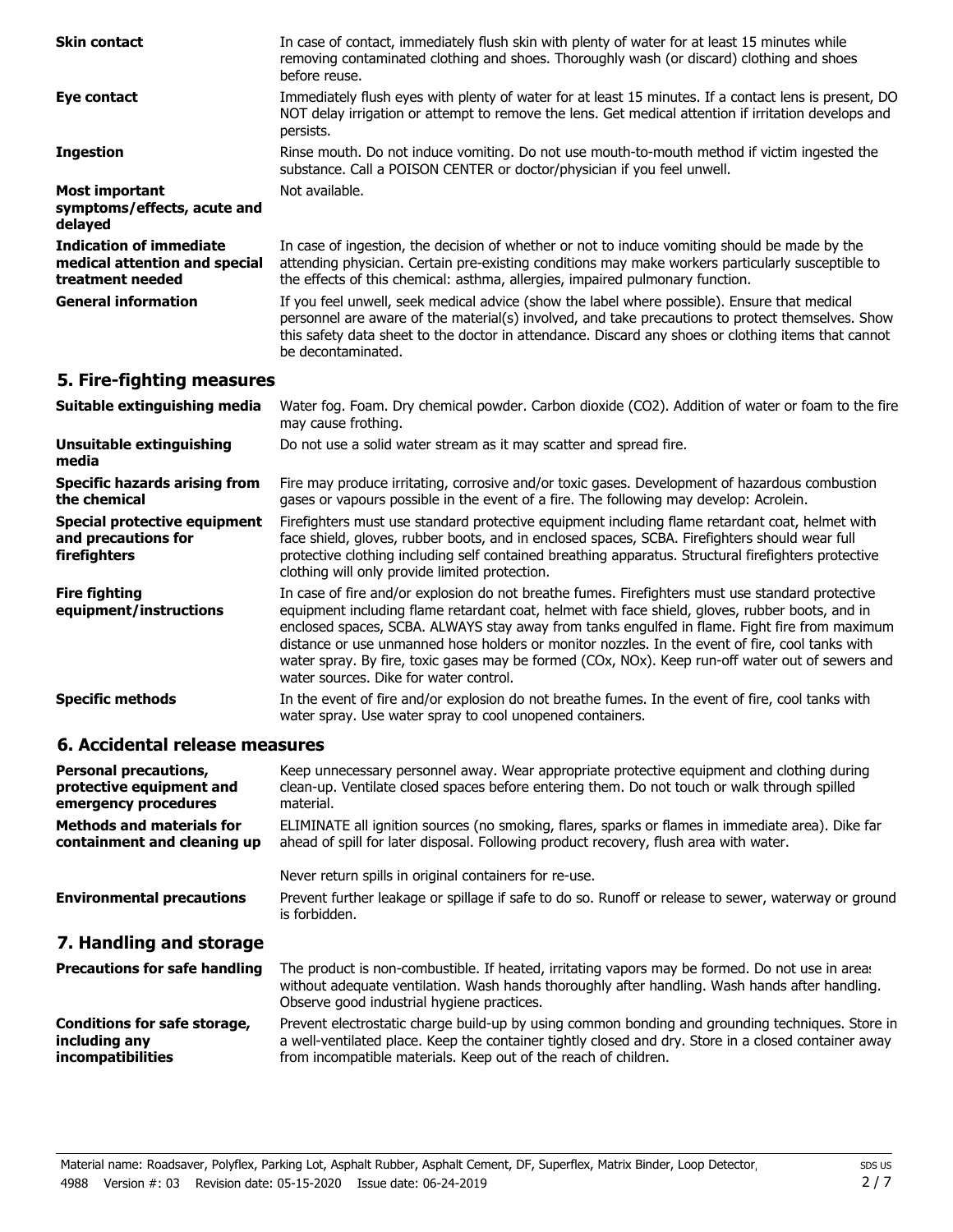# **8. Exposure controls/personal protection**

# **Occupational exposure limits**

| <b>Components</b>                                                                                        | US. OSHA Table Z-1 Limits for Air Contaminants (29 CFR 1910.1000)<br><b>Type</b>                                                                                                    | <b>Value</b>  | Form                |
|----------------------------------------------------------------------------------------------------------|-------------------------------------------------------------------------------------------------------------------------------------------------------------------------------------|---------------|---------------------|
| <b>DISTILLATES</b><br>(PETROLEUM),<br><b>HYDROTREATED HEAVY</b><br><b>NAPHTHENIC (CAS</b><br>64742-52-5) | PEL                                                                                                                                                                                 | $5$ mg/m $3$  | Mist.               |
| <b>US. ACGIH Threshold Limit Values</b><br><b>Components</b>                                             | <b>Type</b>                                                                                                                                                                         | <b>Value</b>  | <b>Form</b>         |
| ASPHALT (CAS 8052-42-4)                                                                                  | <b>TWA</b>                                                                                                                                                                          | $0.5$ mg/m3   | Inhalable fume.     |
| <b>DISTILLATES</b><br>(PETROLEUM),<br><b>HYDROTREATED HEAVY</b><br><b>NAPHTHENIC (CAS</b><br>64742-52-5) | <b>TWA</b>                                                                                                                                                                          | 5 mg/m $3$    | Inhalable fraction. |
| US. NIOSH: Pocket Guide to Chemical Hazards<br><b>Components</b>                                         | <b>Type</b>                                                                                                                                                                         | <b>Value</b>  | Form                |
| ASPHALT (CAS 8052-42-4)                                                                                  | Ceiling                                                                                                                                                                             | 5 mg/m $3$    | Fume.               |
| <b>DISTILLATES</b><br>(PETROLEUM),<br><b>HYDROTREATED HEAVY</b><br><b>NAPHTHENIC (CAS</b><br>64742-52-5) | Ceiling                                                                                                                                                                             | 1800 mg/m3    |                     |
|                                                                                                          | <b>STEL</b>                                                                                                                                                                         | $10$ mg/m $3$ | Mist.               |
|                                                                                                          | <b>TWA</b>                                                                                                                                                                          | 350 mg/m3     |                     |
| <b>Biological limit values</b>                                                                           | No biological exposure limits noted for the ingredient(s).                                                                                                                          |               |                     |
| <b>Appropriate engineering</b><br>controls                                                               | Provide adequate ventilation, including appropriate local extraction, to ensure that the defined<br>occupational exposure limit is not exceeded.                                    |               |                     |
|                                                                                                          | Individual protection measures, such as personal protective equipment                                                                                                               |               |                     |
| Eye/face protection                                                                                      | Wear safety glasses; chemical goggles (if splashing is possible). Wear chemical goggles; face shield<br>(if handling molten material).                                              |               |                     |
| <b>Skin protection</b>                                                                                   |                                                                                                                                                                                     |               |                     |
| <b>Hand protection</b>                                                                                   | Chemical resistant gloves are recommended. If contact with forearms is likely wear gauntlet style<br>gloves.                                                                        |               |                     |
| Other                                                                                                    | Wear suitable protective clothing and eye/face protection. Use of an impervious apron is<br>recommended.                                                                            |               |                     |
| <b>Respiratory protection</b>                                                                            | If airborne concentrations are above the applicable exposure limits, use NIOSH approved<br>respiratory protection.                                                                  |               |                     |
| <b>Thermal hazards</b>                                                                                   | During product use, there is a risk of thermal burns.                                                                                                                               |               |                     |
| <b>General hygiene</b><br>considerations                                                                 | When using do not smoke. Avoid contact with eyes. Avoid contact with skin. Keep away from food<br>and drink. Handle in accordance with good industrial hygiene and safety practice. |               |                     |
| 9. Physical and chemical properties                                                                      |                                                                                                                                                                                     |               |                     |
| <b>Appearance</b>                                                                                        | Solid.                                                                                                                                                                              |               |                     |
| <b>Physical state</b>                                                                                    | Solid.                                                                                                                                                                              |               |                     |
| Form                                                                                                     | Solid.                                                                                                                                                                              |               |                     |
| <b>Color</b>                                                                                             | Black. Dark brown                                                                                                                                                                   |               |                     |
| Odor                                                                                                     | Product is a black, semi-solid with a burnt tar odor.                                                                                                                               |               |                     |
| <b>Odor threshold</b>                                                                                    | Not available.                                                                                                                                                                      |               |                     |

**Melting point/freezing point** 150 - 250 °F (65.56 - 121.11 °C) ASTM D36 Softening Point

**pH** Not available.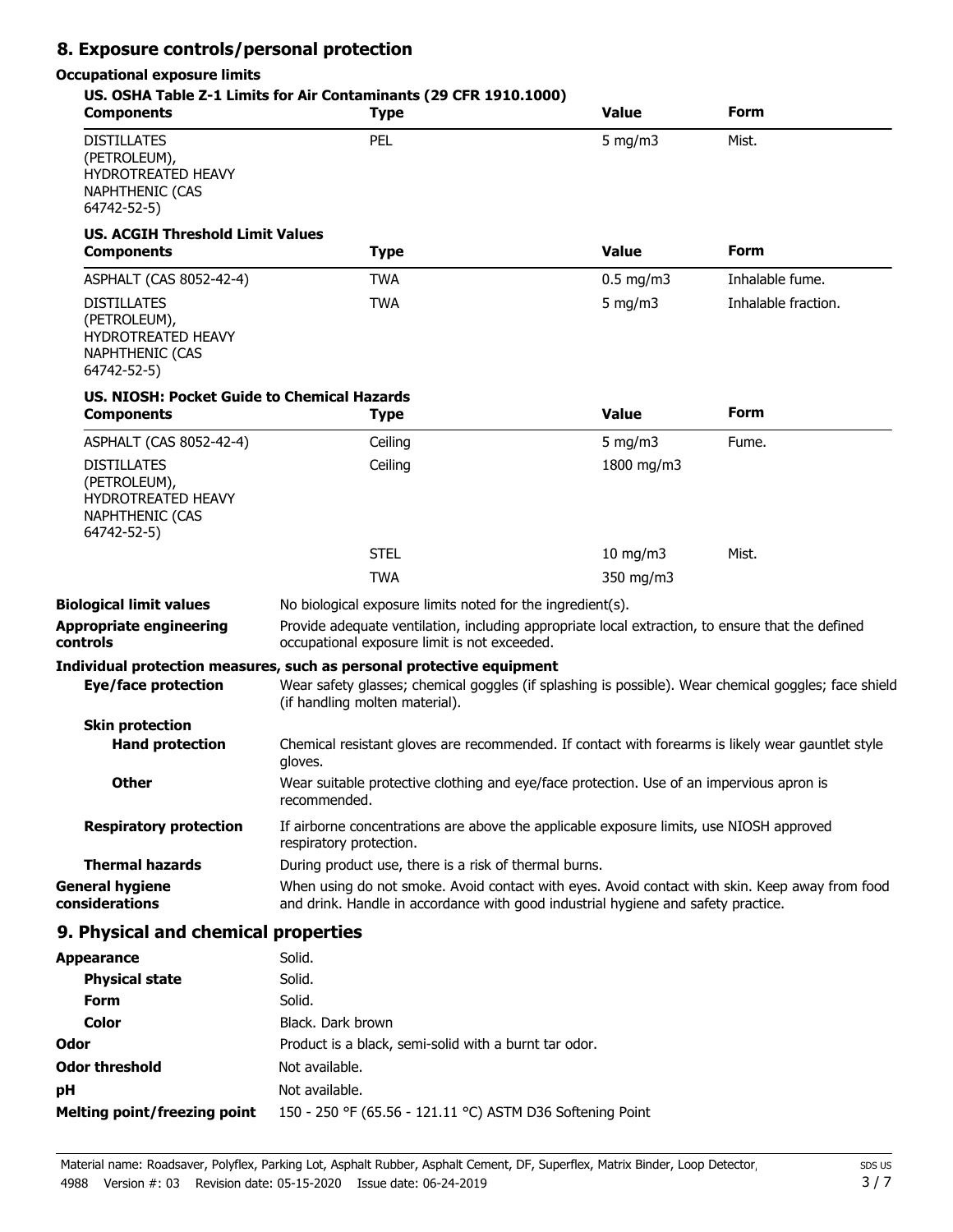| Initial boiling point and<br>boiling range        | > 800 °F (> 426.67 °C)  |
|---------------------------------------------------|-------------------------|
| <b>Flash point</b>                                | > 400.0 °F (> 204.4 °C) |
| <b>Evaporation rate</b>                           | Not available.          |
| Flammability (solid, gas)                         | Not available.          |
| Upper/lower flammability or explosive limits      |                         |
| Flammability limit - lower Not available.<br>(%)  |                         |
| <b>Flammability limit -</b><br>upper (%)          | Not available.          |
| <b>Explosive limit - lower</b><br>(%)             | Not available.          |
| <b>Explosive limit - upper</b><br>(%)             | Not available.          |
| Vapor pressure                                    | Not available.          |
| <b>Vapor density</b>                              | Not available.          |
| <b>Relative density</b>                           | Not available.          |
| Solubility(ies)                                   |                         |
| <b>Solubility (water)</b>                         | Not available.          |
| <b>Partition coefficient</b><br>(n-octanol/water) | Not available.          |
| <b>Auto-ignition temperature</b>                  | > 700 °F (> 371.11 °C)  |
| <b>Decomposition temperature</b>                  | Not available.          |
| <b>Viscosity</b>                                  | Not available.          |
| <b>Other information</b>                          |                         |
| <b>Density</b>                                    | Not Available           |
| <b>Percent volatile</b>                           | $0\%$                   |
| <b>Specific gravity</b>                           | $1 - 1.9$               |

# **10. Stability and reactivity**

| <b>Reactivity</b>                            | Not Reactive                                                                                                                                 |
|----------------------------------------------|----------------------------------------------------------------------------------------------------------------------------------------------|
| <b>Chemical stability</b>                    | Material is stable under normal conditions.                                                                                                  |
| <b>Possibility of hazardous</b><br>reactions | Hazardous polymerization does not occur.                                                                                                     |
| <b>Conditions to avoid</b>                   | Strong oxidizing agents.                                                                                                                     |
| <b>Incompatible materials</b>                | Incompatible with oxidizing agents.                                                                                                          |
| <b>Hazardous decomposition</b><br>products   | Upon decomposition, product emits acrid dense smoke with carbon dioxide, carbon monoxide, trace<br>oxides of nitrogen and sulfur, and water. |

# **11. Toxicological information**

### **Information on likely routes of exposure**

| <b>Inhalation</b>                                                                  | May be harmful if inhaled. However, this product does not currently meet the criteria for<br>classification.                     |  |
|------------------------------------------------------------------------------------|----------------------------------------------------------------------------------------------------------------------------------|--|
| <b>Skin contact</b>                                                                | Frequent or prolonged contact may defat and dry the skin, leading to discomfort and dermatitis                                   |  |
| Eye contact                                                                        | May be irritating to eyes.                                                                                                       |  |
| <b>Ingestion</b>                                                                   | May cause gastrointestinal discomfort if swallowed. Do not induce vomiting. Vomiting may<br>increase risk of product aspiration. |  |
| Symptoms related to the<br>physical, chemical and<br>toxicological characteristics | Not available.                                                                                                                   |  |
| Information on toxicological effects                                               |                                                                                                                                  |  |
| <b>Acute toxicity</b>                                                              | Not classified.                                                                                                                  |  |
| <b>Skin corrosion/irritation</b>                                                   | Not classified. May cause defatting of the skin, but is neither an irritant nor a sensitizer.                                    |  |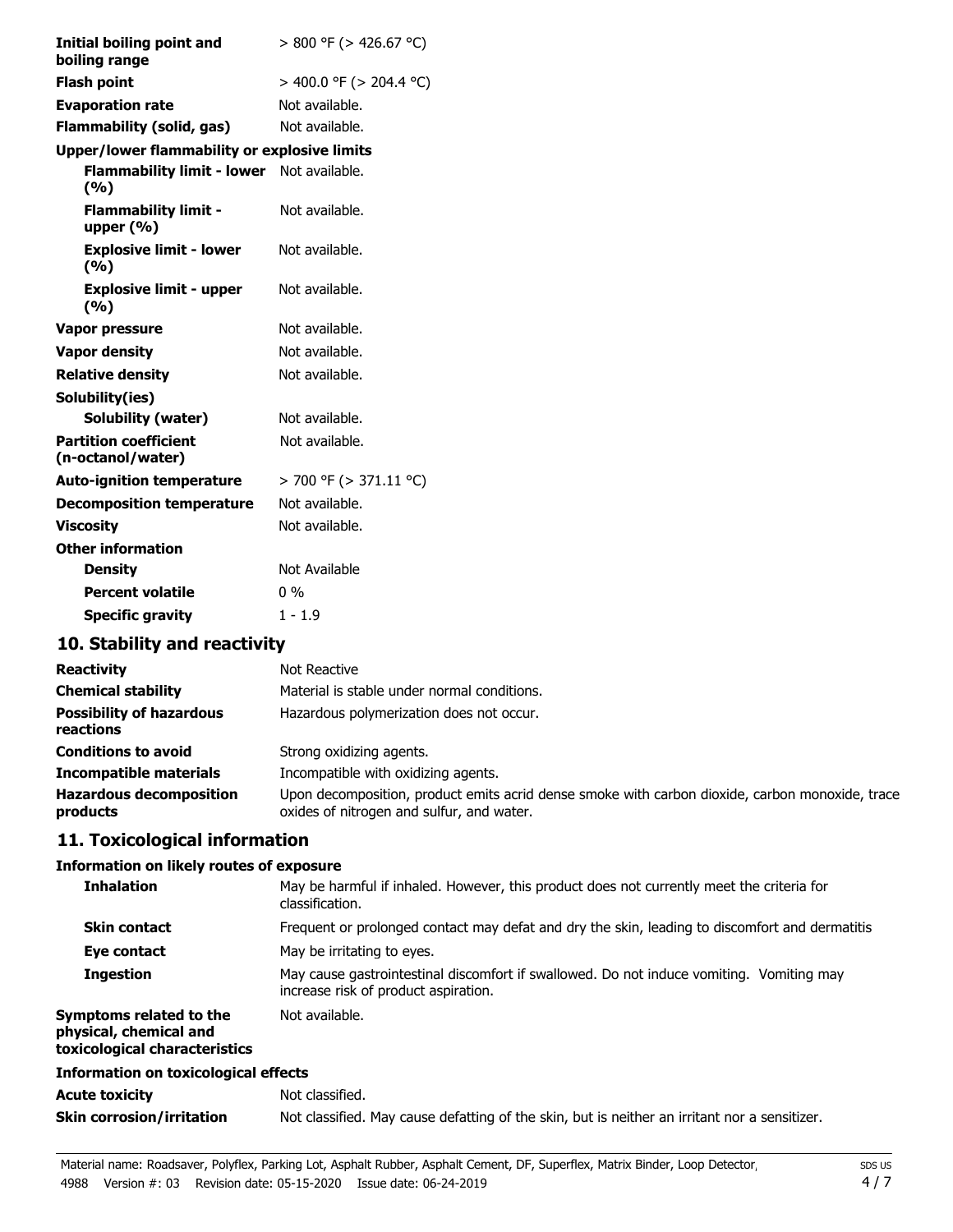| Serious eye damage/eye<br>irritation                  | Not classified.                                                                     |
|-------------------------------------------------------|-------------------------------------------------------------------------------------|
| Respiratory or skin sensitization                     |                                                                                     |
| <b>Respiratory sensitization</b>                      | Not classified.                                                                     |
| <b>Skin sensitization</b>                             | Not classified.                                                                     |
| Germ cell mutagenicity                                | Non-mutagenic based on Modified Ames Assay.                                         |
| Carcinogenicity                                       | This product is not considered to be a carcinogen by IARC, ACGIH, NTP, or OSHA.     |
| Not listed.                                           | <b>IARC Monographs. Overall Evaluation of Carcinogenicity</b>                       |
|                                                       | <b>OSHA Specifically Requlated Substances (29 CFR 1910.1001-1052)</b>               |
| Not regulated.                                        |                                                                                     |
|                                                       | US. National Toxicology Program (NTP) Report on Carcinogens                         |
| Not listed.                                           |                                                                                     |
| <b>Reproductive toxicity</b>                          | Contains no ingredient listed as toxic to reproduction                              |
| Specific target organ toxicity<br>- single exposure   | Not classified.                                                                     |
| Specific target organ toxicity<br>- repeated exposure | Not classified.                                                                     |
| <b>Aspiration hazard</b>                              | Not classified.                                                                     |
| <b>Chronic effects</b>                                | Prolonged or repeated contact may cause drying, cracking, or irritation of the skin |
| 12 Ecological information                             |                                                                                     |

### **12. Ecological information**

| <b>Ecotoxicity</b>                   | This product has no known eco-toxicological effects. Not expected to be harmful to aquation<br>organisms. |
|--------------------------------------|-----------------------------------------------------------------------------------------------------------|
| <b>Persistence and degradability</b> | Not available.                                                                                            |
| <b>Bioaccumulative potential</b>     | Not available.                                                                                            |
| Mobility in soil                     | Not available.                                                                                            |
| Other adverse effects                | Not available.                                                                                            |

#### **13. Disposal considerations**

| <b>Disposal instructions</b>                    | Dispose of contents/container in accordance with local/regional/national/international regulations.<br>When this product as supplied is to be discarded as waste, it does not meet the definition of a<br>RCRA waste under 40 CFR 261. |
|-------------------------------------------------|----------------------------------------------------------------------------------------------------------------------------------------------------------------------------------------------------------------------------------------|
| Hazardous waste code                            | Not applicable.                                                                                                                                                                                                                        |
| <b>Waste from residues /</b><br>unused products | Dispose of in accordance with local regulations.                                                                                                                                                                                       |
| <b>Contaminated packaging</b>                   | Offer rinsed packaging material to local recycling facilities.                                                                                                                                                                         |

# **14. Transport information**

#### **DOT**

Not regulated as dangerous goods.

#### **IATA** Not regulated as dangerous goods.

**IMDG**

Not regulated as dangerous goods.

**Transport in bulk according to** Not available.

# **Annex II of MARPOL 73/78**

**and the IBC Code**

**General information** Not regulated as dangerous goods.

If the product is shipped at temperatures below  $212^{\circ}F(100^{\circ}C)$ , it is not requlated for transport by ground, air or vessel. If shipped above 212 deg F: "UN3257, Elevated Temperature Liquid, n.o.s. (Asphalt mixture), 9, PG III" **Further information**

# **15. Regulatory information**

**US federal regulations** All components are on the U.S. EPA TSCA Inventory List.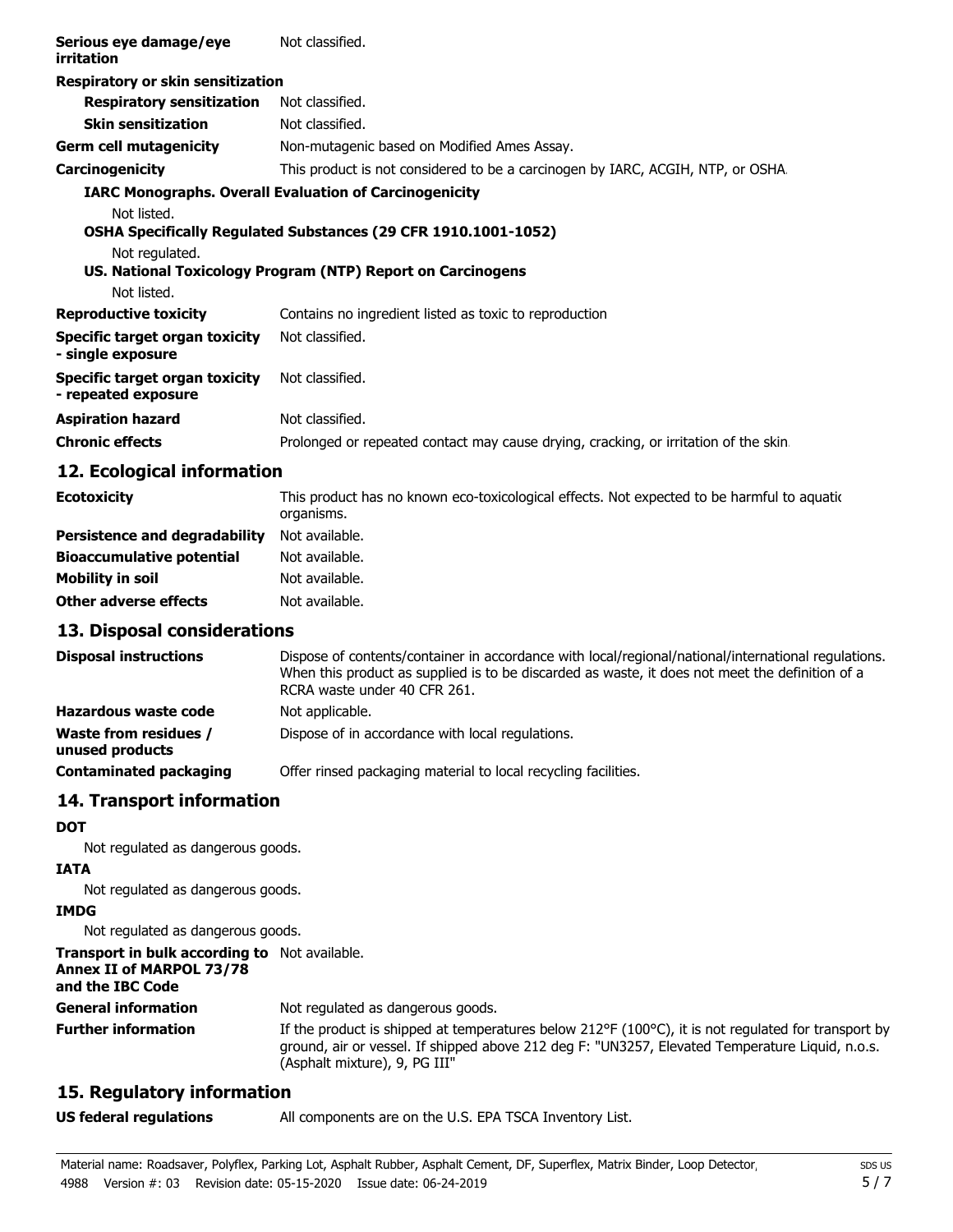|                                                                         | TSCA Section 12(b) Export Notification (40 CFR 707, Subpt. D)                                                                                                                                                                                                                              |                        |
|-------------------------------------------------------------------------|--------------------------------------------------------------------------------------------------------------------------------------------------------------------------------------------------------------------------------------------------------------------------------------------|------------------------|
| Not regulated.<br><b>CERCLA Hazardous Substance List (40 CFR 302.4)</b> |                                                                                                                                                                                                                                                                                            |                        |
| Not listed.                                                             |                                                                                                                                                                                                                                                                                            |                        |
| <b>SARA 304 Emergency release notification</b>                          |                                                                                                                                                                                                                                                                                            |                        |
| Not regulated.                                                          |                                                                                                                                                                                                                                                                                            |                        |
|                                                                         | OSHA Specifically Regulated Substances (29 CFR 1910.1001-1052)                                                                                                                                                                                                                             |                        |
| Not regulated.                                                          |                                                                                                                                                                                                                                                                                            |                        |
|                                                                         | Superfund Amendments and Reauthorization Act of 1986 (SARA)                                                                                                                                                                                                                                |                        |
| <b>SARA 302 Extremely hazardous substance</b>                           |                                                                                                                                                                                                                                                                                            |                        |
| Not listed.                                                             |                                                                                                                                                                                                                                                                                            |                        |
| <b>SARA 311/312</b><br><b>Hazardous chemical</b>                        | No                                                                                                                                                                                                                                                                                         |                        |
| <b>SARA 313 (TRI reporting)</b><br>Not regulated.                       |                                                                                                                                                                                                                                                                                            |                        |
| <b>Other federal regulations</b>                                        |                                                                                                                                                                                                                                                                                            |                        |
|                                                                         | Clean Air Act (CAA) Section 112 Hazardous Air Pollutants (HAPs) List                                                                                                                                                                                                                       |                        |
| Not regulated.                                                          |                                                                                                                                                                                                                                                                                            |                        |
|                                                                         | Clean Air Act (CAA) Section 112(r) Accidental Release Prevention (40 CFR 68.130)                                                                                                                                                                                                           |                        |
| Not regulated.                                                          |                                                                                                                                                                                                                                                                                            |                        |
| <b>Safe Drinking Water Act</b><br>(SDWA)                                | Not regulated.                                                                                                                                                                                                                                                                             |                        |
| <b>US state regulations</b>                                             | WARNING: This product contains a chemical known to the State of California to cause cancer.                                                                                                                                                                                                |                        |
| <b>International Inventories</b>                                        |                                                                                                                                                                                                                                                                                            |                        |
| Country(s) or region                                                    | <b>Inventory name</b>                                                                                                                                                                                                                                                                      | On inventory (yes/no)* |
| Australia                                                               | Australian Inventory of Chemical Substances (AICS)                                                                                                                                                                                                                                         | Yes                    |
| Canada                                                                  | Domestic Substances List (DSL)                                                                                                                                                                                                                                                             | Yes                    |
| Canada                                                                  | Non-Domestic Substances List (NDSL)                                                                                                                                                                                                                                                        | No.                    |
| China                                                                   | Inventory of Existing Chemical Substances in China (IECSC)                                                                                                                                                                                                                                 | Yes                    |
| Europe                                                                  | European Inventory of Existing Commercial Chemical Substances<br>(EINECS)                                                                                                                                                                                                                  | Yes                    |
| Europe                                                                  | European List of Notified Chemical Substances (ELINCS)                                                                                                                                                                                                                                     | No.                    |
| Japan                                                                   | Inventory of Existing and New Chemical Substances (ENCS)                                                                                                                                                                                                                                   | Yes                    |
| Korea                                                                   | Existing Chemicals List (ECL)                                                                                                                                                                                                                                                              | Yes                    |
| New Zealand                                                             | New Zealand Inventory                                                                                                                                                                                                                                                                      | Yes                    |
| Philippines                                                             | Philippine Inventory of Chemicals and Chemical Substances<br>(PICCS)                                                                                                                                                                                                                       | Yes                    |
| Taiwan                                                                  | Taiwan Chemical Substance Inventory (TCSI)                                                                                                                                                                                                                                                 | Yes                    |
| United States & Puerto Rico                                             | Toxic Substances Control Act (TSCA) Inventory                                                                                                                                                                                                                                              | Yes                    |
| $country(s)$ .                                                          | *A "Yes" indicates that all components of this product comply with the inventory requirements administered by the governing country(s)<br>A "No" indicates that one or more components of the product are not listed or exempt from listing on the inventory administered by the governing |                        |

# **16. Other information, including date of preparation or last revision**

| Issue date                 | 06-24-2019                                                |
|----------------------------|-----------------------------------------------------------|
| <b>Revision date</b>       | 05-15-2020                                                |
| <b>Version #</b>           | 03                                                        |
| <b>Further information</b> | HMIS® is a registered trade and service mark of the NPCA. |
| <b>NFPA ratings</b>        | Health: 0<br>Flammability: 1<br>Instability: 0            |